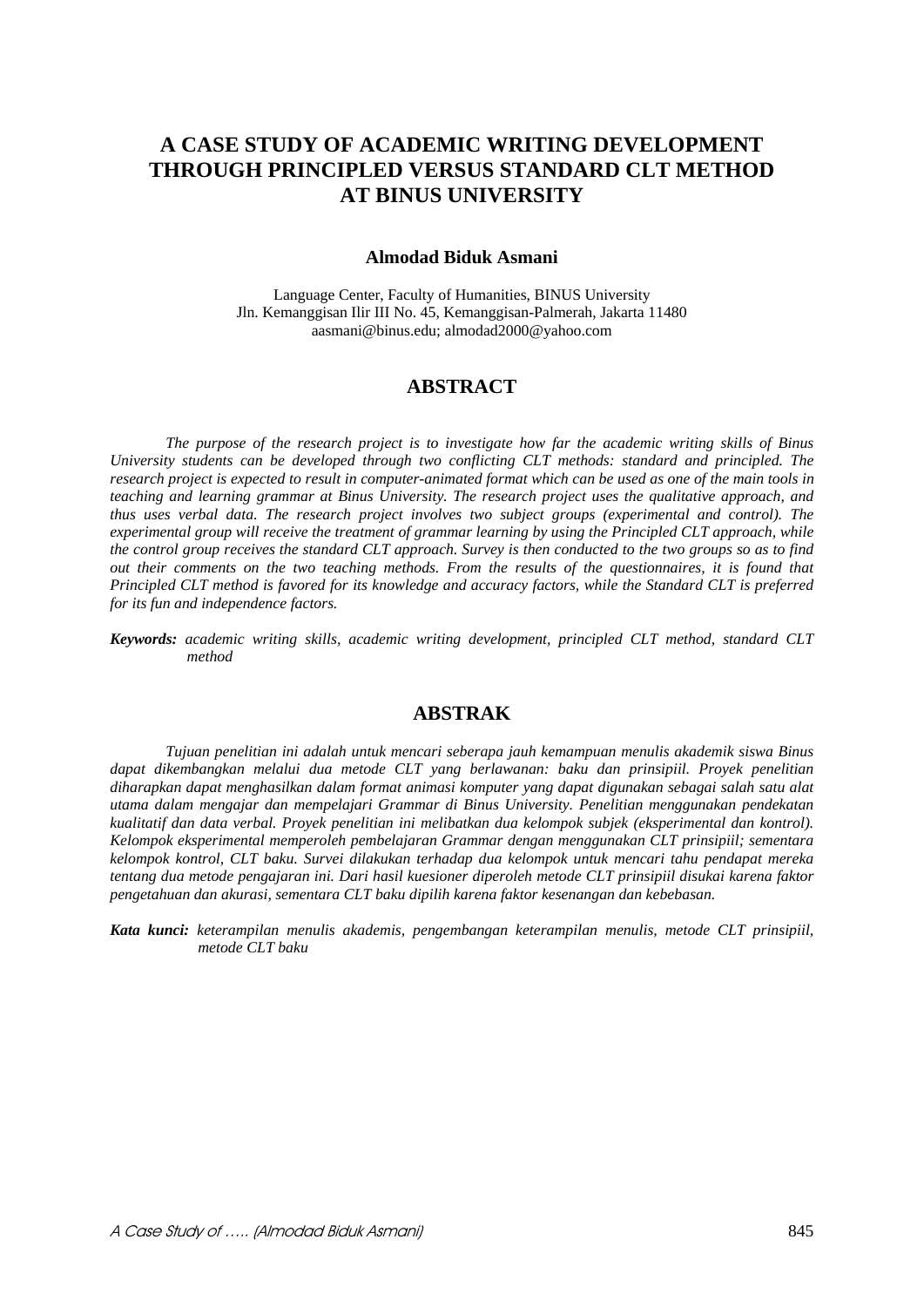# **INTRODUCTION**

When it comes to academic writing purposes, grammar is an integral part of the process. Without grammar, the nightmare possibility of making non-sense piece of English essay might be a reality, not to mention that non-English writing styles could also influence the writing process. However, with grammar, students are often against its delivery in the classrooms due to various factors, like the nature of too many rules, formal instruction, and the condition of non-guarantee of successful writing. English teachers are often put in a dilemma whether they should grammar in isolation for academic English essay writing, or whether they should teach grammar indirectly through the works of their students and let the focus occur naturally in the process. The previous teaching way is known as Grammar Translation method, while the latter is known as Communicative Language Teaching (CLT) approach.

Communicative Language Teaching (CLT) approach, however, is not entirely problem-free. Many teachers feel that CLT is too much concerned with the communicative-based activities to the level that grammar is sacrificed greatly along the process. As a result, accuracy level of the students' English proficiency is getting worse than before, resulting in the use of English known by the derogative term of 'broken English'. Furthermore, CLT approach does not guarantee the improvement of fluency and clarity of the students' performances as well. On the other hand, the principled CLT approach tries to put grammatical aspects in its proportion, especially for academic writing purposes. The approach has not been implemented before, and thus requires experiments to test its effectiveness and acceptability level.

The research project tries to compare and analyze the two teaching methods, so as to find out what happens during the teaching and learning process as well as the results of each technique in the end. To make a clear separation about these two methods in this research, the common CLT method is termed Standard CLT method, while the experimental one is termed Principled CLT method. For the latter method, grammar is delivered in its proper balance together with the communicative-based activities. The research will focus on how far each of the teaching methods will have effect on the academic writing skills development of Binus University freshmen.

Therefore, the problem formulation that the research project aims to address is: (1) Which one of the two teaching methods has been proved effective to develop Binus University freshmen's academic writing skills and (2) How do Binus University freshmen view and comment on each approach of the two teaching methods? The significance of the research project is that it can provide an alternative English Language Teaching scheme at Binus University, where communicative-based activities are mainly highlighted in its curriculum, so as to prepare students for international work environment and higher study level.

## **Literature Review**

Savignon (1990:211) observes, "*Many a curricular innovation has been undone by failure to make corresponding changes in evaluation… Some teachers understandably are frustrated… by the seeming ambiguity in discussions of communicative competence. Negotiation of meaning is well and good, but this view of language behavior lacks precision, does not provide a universal scale for assessment of individual learners*". As for the same issue, Celce-Murcia, Dornyei, & Thurrell (1997:145) comments "*many CLT proponents neglected linguistic competence and accepted the premise that linguistic form emerges on its own as a result of learners' engaging in communicative activities*". In a similar vein, Widdowson (1989:135) argues "*communicative competence is not a matter of knowing rules for the composition of sentences and being able to employ such rules to assemble expressions from scratch as and when occasion requires. It is much more a matter of*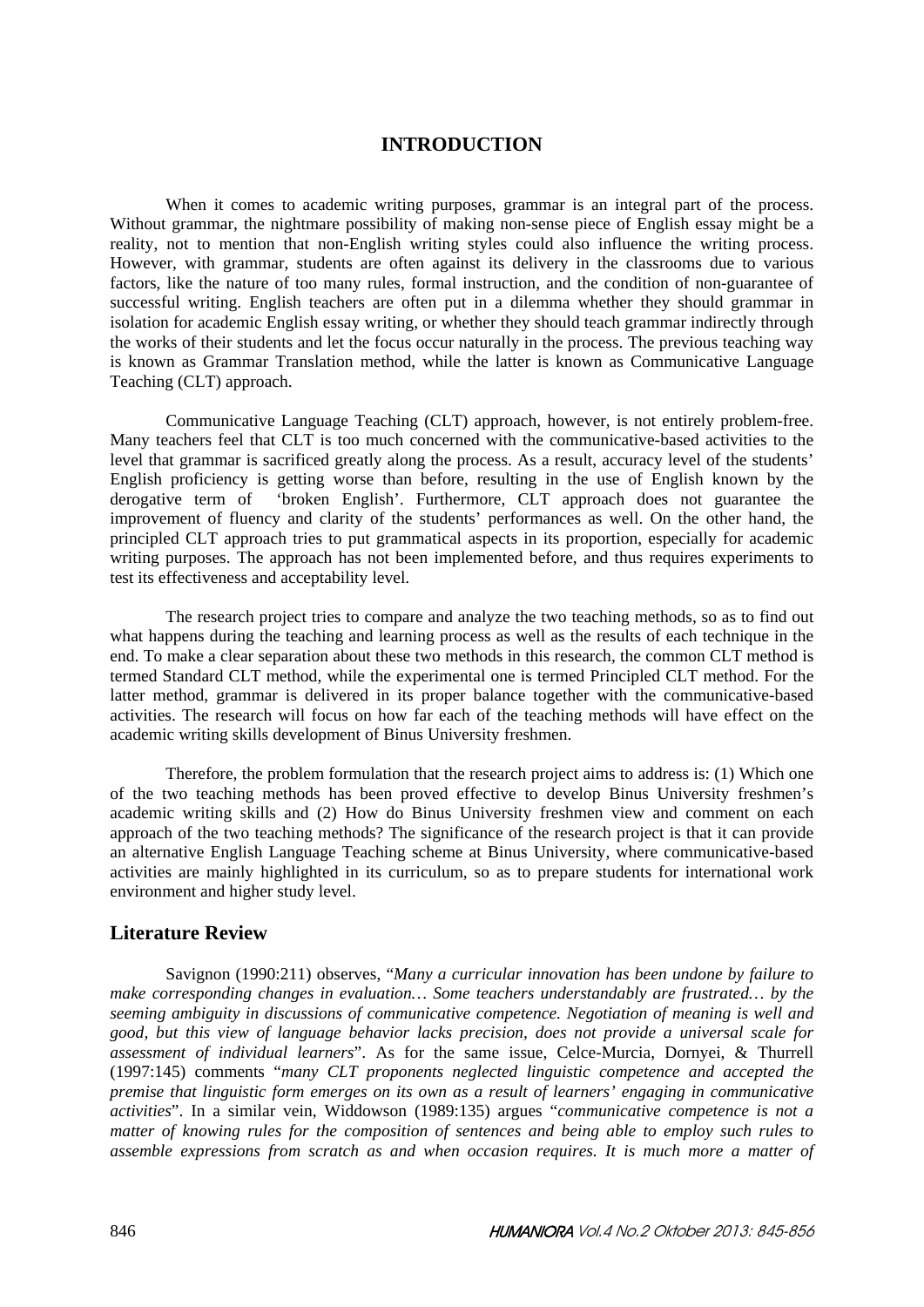*knowing a stock of partially pre-assembled patterns, formulaic frameworks, and a kit of rules, so to speak, and being able to apply the rules to make whatever adjustments are necessary according to contextual standards*".

In his research at Binus University, Asmani (2011) found that although the tendency of the majority of the students (most of them are of computer studies) prefer a more communicative approach in learning English, but when it comes to academic settings like lectures, seminars, and workshops/trainings (where English is preferably used), accuracy of the native speaker model is also highly appreciated, and thus requires a certain level of grammar competency among its speakers and active participants, including in presentations, listening for note-taking, discussions, etc.

Spada and Lightbown (1993:205) also presents the evidence "*that form-focused instruction and corrective feedback provided within the context of communicative interaction can contribute positively to second language development in both the short and long term*".

Finally, in her recommendation, Celce-Murcia (1997:148) suggest the new approach in CLT, which is more "explicit and direct" and termed "principled communicative approach" where "*it bridges the gap between current research on aspects of communicative competence and actual communicative classroom practice by synthesizing direct, knowledge-oriented and indirect, skilloriented teaching approaches*".

Halliday in Joyce and Burns (1999:10) says "*The classroom image of grammatical structure is something like the following. Language is made up of sentences (some of which have clauses in them) consisting of words (some of which are grouped into phrases). There is no need to reject this picture; we can build on it and enrich it*." In other words, if teaching traditional grammar is to be integrated into ELT, then it can have a certain degree of relevance in the modern classroom.

Furthermore, Chomsky in Joyce and Burns (1999:12) states "*distinguishes between language competence and language performance. 'Competence' is defined as what people know about language; that is their ability to use language, while 'performance' is language behavior, or what people do with language.*"

# **RESEARCH METHODS**

### **General Research Approach**

There are two groups of students in this research. First is the control group, where they receive the standard CLT method for academic writing lesson. The second is the experimental group, where they receive the principled CLT method for their academic writing. The two groups have their writing assignments in class. The control group receives input and feedback from the teachers along the way, and there is no formal grammar instruction beforehand. On the other hand, the experimental group receives grammar instruction in the beginning before they actually write their assignments. The grammar instruction is designed in such a way that the method is more communicative and familiar to the students. In this research, there is awareness that the "*creative and human aspects of social behavior*" (Cohen, Manion, et. al, 2000) cannot be ignored. The Binus University freshmen might have their own reasons or opinions, particularly in evaluating the two different methods. Therefore, the students are given the opportunity to express their own thoughts and feelings in this regard.

Based on the nature of this research methodology, the writer position in this research project is more of the hermeneutic/interpretive epistemology where it assumes that all knowledge is "*perspective-bound and partial, i.e. relative to that framework*" (Usher, 1996).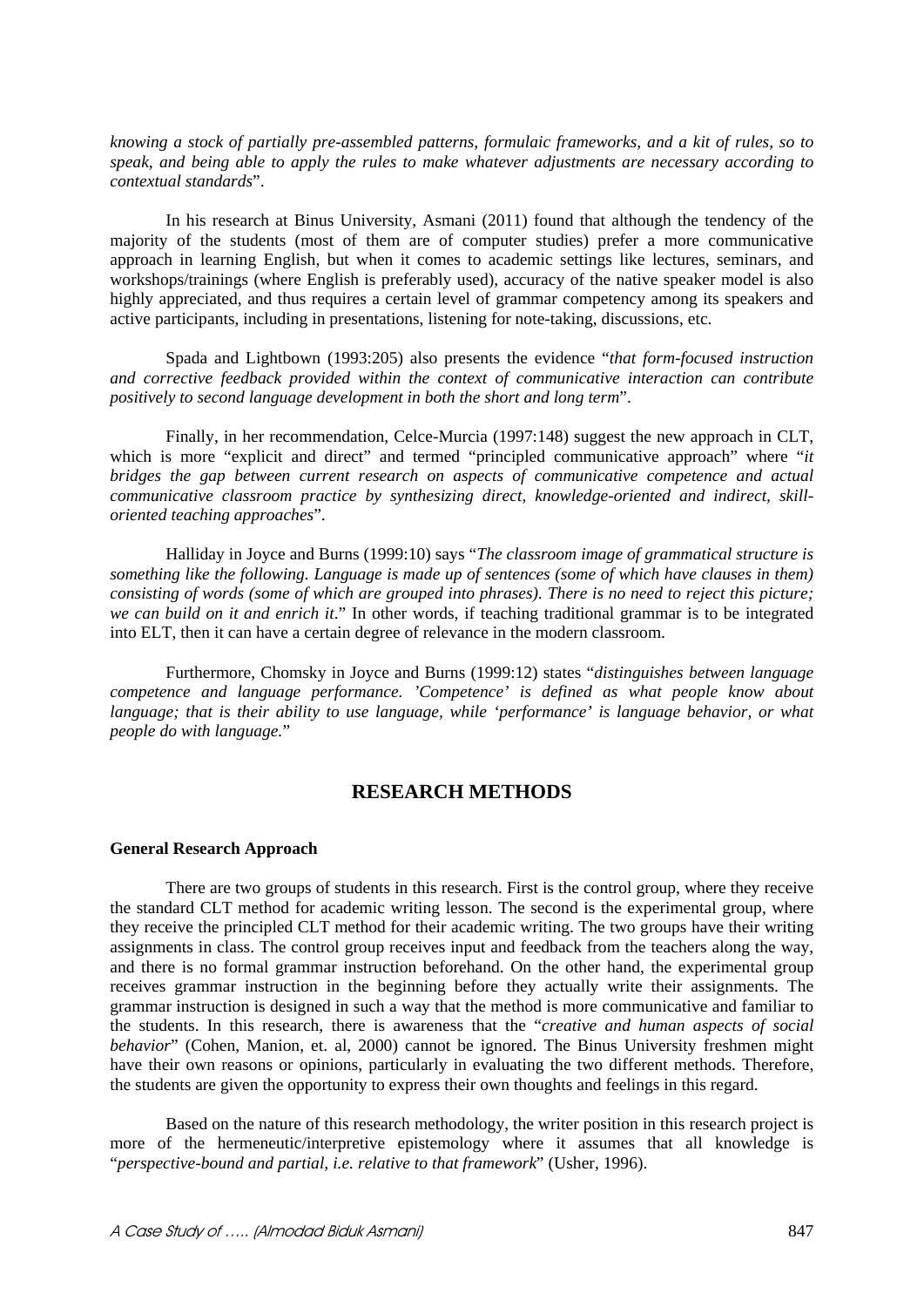Based on the brief overview above, this research applies the research methodology of qualitative data gathering and analysis. The project focuses on the generalization of the observed social phenomenon by examining the contexts, in which it exists, using a qualitative methodology. The method emphasizes a holistic interpretation, to understand the social phenomena by relying on students' comments.

## **Data Collection**

The research project divides the subjects randomly into two groups, which are experimental group and control group. The experimental group receives the principled communicative approach by integrating grammar into the teaching methodology, while the control group receives the standard CLT (Communicative Language Teaching) approach. The research project conducts the same writing assignments for both experimental and control group after the teaching treatment. After the essay task, the two groups are given survey questionnaires so as to find out the general comments and opinions about the two different methods. Target population is Binus University freshmen who have English Entrant course during the academic semester of 2012/2013.

### **Participants**

The participants are divided into two groups of Binus University freshmen who have English Entrant subject during the academic semester of 2012-2013. All groups are at their first year of study. The two groups are Experimental group which consists of 20-30 freshmen in the odd semester of 2012-2013 and Control group which consists of 20-30 freshmen in the odd semester of 2012-2013. These students are chosen as the participants in the research project due to some reasons. First, all students of first year study are assumed to have some basic knowledge of grammar from their previous primary, middle, and senior high education, and thus expected to have relatively 'fresh memory' on basic grammar. Secondly, all students of first year study are not under pressure to work on more academic loads in the next semesters, so that they are in a better position to have some alternative learning experiences, which might be different from the university curriculum standard.

Since there is only one university to be sampled from a number of other universities available in the district of Jakarta Barat, the approach of simple random sampling is used, where "*all members of the population have an equal and independent chance of being included in the random sample*." (Ary, Jacobs, Razavieh, & Sorensen, 2006: 169)

#### **Academic Writing Essay**

The two groups receive two different teaching methods. After the treatment, the two groups have the writing assignment of the same academic writing task format with different alternative topics to choose from.

### **Survey Questionnaires**

Open-ended questions are provided in the survey questionnaire to encourage students to express their individual opinions about the teaching methods that they receive. These free comments of the students will compensate for the possible limitations of the teaching procedures, namely the lack of sensitivity of the methods to act in accordance with individual differences, nuances and tones in their learning experiences. The questionnaires consist of two main questions, which are: (1) Do you think the method helps you to develop your grammar competency? Why? and (2) Do you like the method? Why?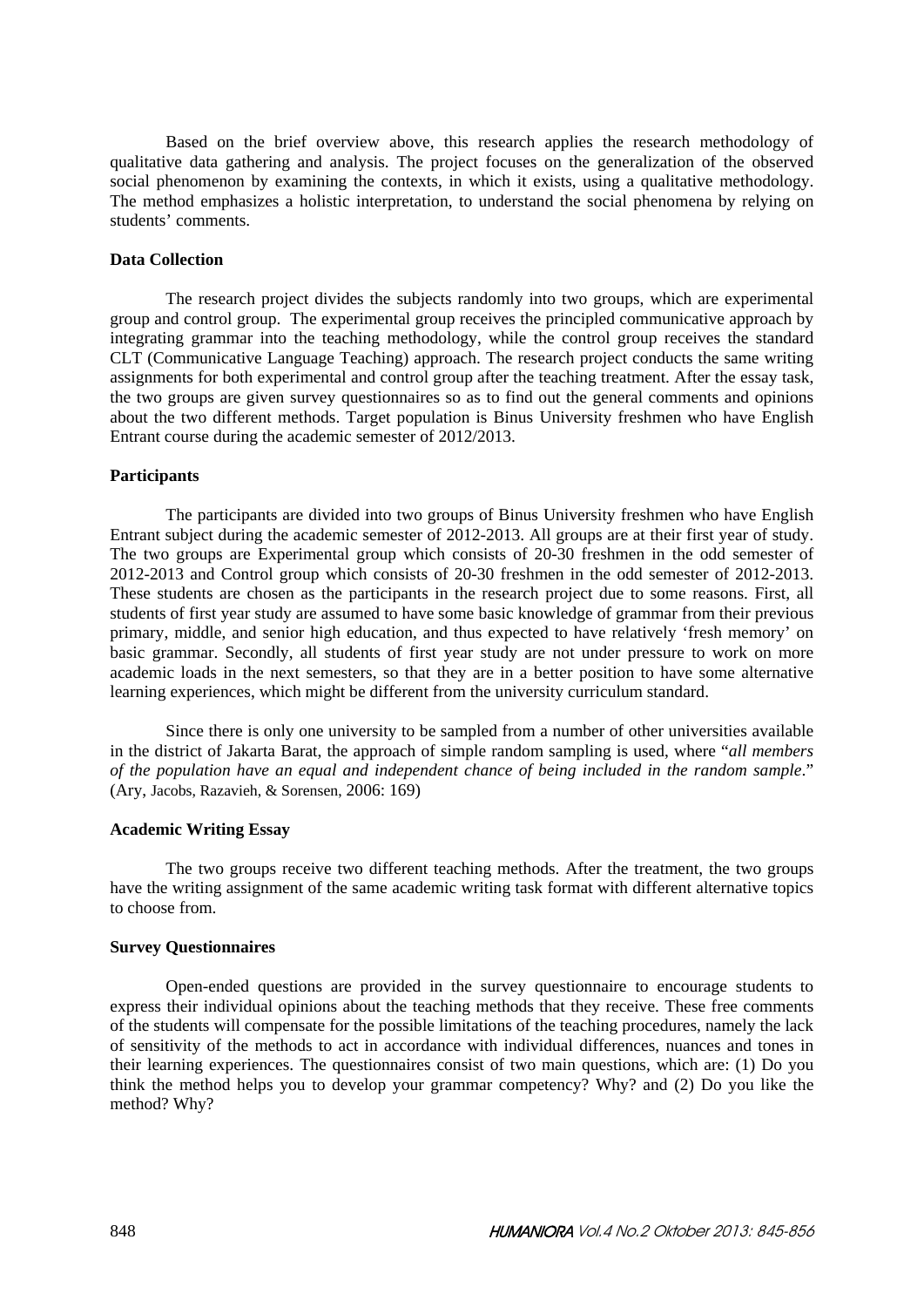### **Data Analysis**

I apply the qualitative analysis in this research is applied. Here, grids and matrices are used to organize the data. Then, the themes, patterns, gaps and contradictions in the free comments of the participants are highlighted, and is summarized into findings. The findings are then analyzed and interpreted.

# **RESULTS AND DISCUSSION**

In this analysis, the data are presented, then summarized, and then interpreted so as to find the significant findings of the two methods.

## **Data Presentation of Experimental Group**

The responses of the freshman Binus University students in the experimental group receiving the principled CLT method are presented as follows.

| <b>Student</b> | <b>Question 1</b>                                  | <b>Question 2</b>                                  |
|----------------|----------------------------------------------------|----------------------------------------------------|
| 1              | Yes, because the T delivers the material well and  | Yes, because simple to remember and to learn       |
|                | made it easy to remember                           |                                                    |
| $\overline{c}$ | Saya menjadi tahu apa yang harus saya tulis dan    | Saya jadi lebih bisa dan lebih mengerti karena     |
|                | tahu lekak lekuk grammar tersebut                  | ilustrasi yang di gunakan                          |
| 3              | Ya, karena penjelasan tsb membuat saya lebih       | Cara penyampaian dari dosen yg merupakan           |
|                | mengerti grammar                                   | dosen terbaik yg pernah sy dapatkan di binus       |
| 4              | Sangat menolong dan membuat kita kreatif           | Karena <b>menarik</b>                              |
| 5              | Yes. It makes me <b>understand</b> grammar well    | It is easy to understand                           |
| 6              | Ya. Saya lebih mengerti di ajarin sir dari pada di | Ya, karena sir mengajar memakai mind               |
|                | <b>SMA</b>                                         | mapping, jadi lebih mudah dimengerti               |
| 7              | Yes, the method is good but I can not make it      | Because I just shared what my brains think         |
|                | into my writing                                    | about                                              |
| 8              | Yes, I think the competency of grammar is good     | Tidak monoton dan banyak variasi sehingga          |
|                | and useful                                         | tdk mebuat jenuh                                   |
| 9              | Ya, karena sangat berguna bagi saya                | Ya, saya sangat suka dengan cara mengajar<br>anda  |
| 10             | Cara mengajarnya bagus; variatif dan tdk           | Melatih para mahasiswa untuk berbicara             |
|                | monoton                                            | inggris lebih lancar                               |
| 11             | Karena mahasiswa dapat mereview pelajaran          | Dapat diterapkan dalam writing                     |
|                | yang pernah di pelajari                            |                                                    |
| 12             | Variatif dan mudah dimengerti                      | Mahasiswa akan lebih terampil lagi                 |
| 13             | Dapat belajar atau berlatih untuk kedepannya       | Dari awal saya suka dengan cara mengajar anda;     |
|                |                                                    | mudah, detail dan jelas                            |
| 14             | Cara mengajar gampang dimengerti dan fun           | Grammar saya meningkat dan saya suka cara          |
|                |                                                    | mengajar anda                                      |
| 15             | Caranya mudah dimengerti dan menjelaskan           | The way you explained the lesson is attractive     |
|                | dengan cara yang mudah dimengerti                  | and interesting. You can also control the class.   |
| 16             | Cara mengajarnya mudah dimengerti                  | I mainly <b>understand</b> what you have taught us |
|                |                                                    | and I like it                                      |
| 17             | Saya tambah memahami apa itu grammar               | Bisa membantu saya dalam membuat cerita            |
| 18             | Metode cukup baik, menggunakan analogi             | Tidak membosankan, tapi lebih baik di              |
|                | menarik namun sulit di pahami jika tdk dari        | kurangi                                            |
|                | awal                                               |                                                    |
| 19             | Ya, metodenya sangat membantu saya karena          | Ya saya suka karena metodenya sangat bagus         |
|                | mengajarnya dengan bahasa yang lebih mudah         |                                                    |

Table 1 Data Presentation of Experimental Group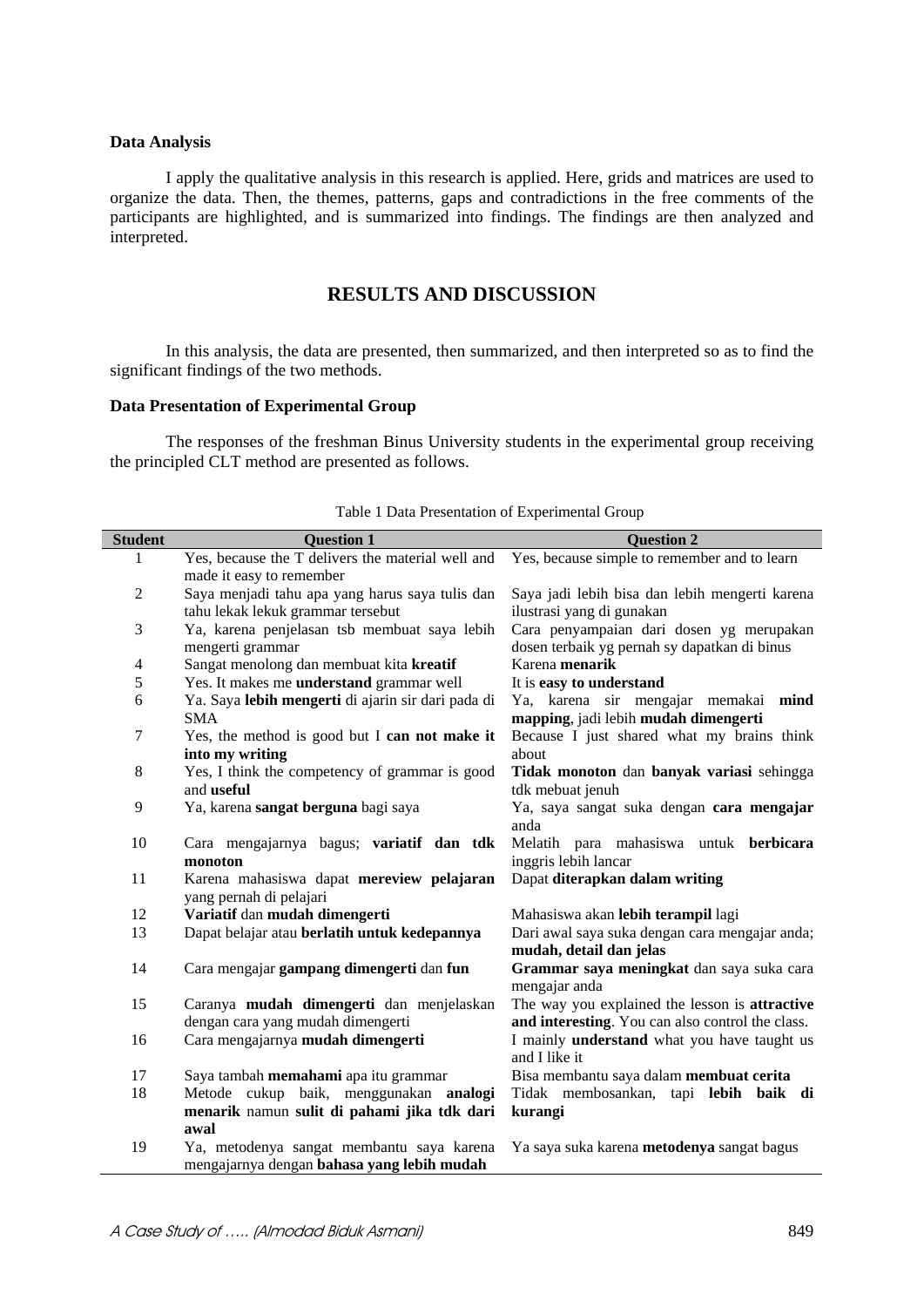| 20 | Yes, because it teaches me the simple way       | Because the <b>method</b> is good enough      |
|----|-------------------------------------------------|-----------------------------------------------|
| 21 | Grammar yang saya pelajari sangat berguna       | Saya menyukai metode yang diajarkan karena    |
|    | untuk membuat sebuah<br>karangan<br>agar        | mudah dimengerti                              |
|    | grammarnya tidak hancur                         |                                               |
| 22 | Ya, saya merasa tertolong dalam <b>membuat</b>  | Awalnya tdk suka, tapi dijelaskan dengan cara |
|    | karangan meski sedikit sulit untuk mengerti     | yang baik dan membuat saya mengerti metode    |
|    |                                                 | tsb                                           |
| 23 | Ya, karena membantu dalam <b>membuat sebuah</b> | Ya, karena sangat mudah dan membantu saya     |
|    | kata kata yang benar dan baku                   | dalam mengerti sebuah kata kata               |
| 24 | Sya merasa tertolong dengan metode grammar yg   | Sy menyukainya karena dijelaskan dengan cara  |
|    | diberikan dan dapat menerapkan metode tsb       | yang baik dan mudah dimengerti                |
|    | dalam karangan yang saya buat                   |                                               |

# **Data Presentation of Control Group**

The responses of the freshman Binus University students in the control group receiving the standard CLT method are presented as follows.

| <b>Student</b> | <b>Question 1</b>                                                                    | <b>Question 2</b>                                          |
|----------------|--------------------------------------------------------------------------------------|------------------------------------------------------------|
| 1              | Yes, becauseya, karena pelajaran yang di                                             | Yes, because pelajaran yang diberikan sir                  |
|                | berikansecara praktik lebih cepat masuk ke                                           | menarik, fun dan memberikan motivasi                       |
|                | otak di banding kan teori                                                            |                                                            |
| $\overline{c}$ | It's ok for me, but I don't feel it                                                  | This is not private lesson. So so lah                      |
| 3              | Metode ini membantu sy lebih baik dari pada                                          | Saya lebih tertarik belajar                                |
|                | secara langsung karena sy langsung praktek,                                          |                                                            |
|                | bukan teori                                                                          |                                                            |
| 4              | I choose this method because I don't want to                                         | It can make people speak English well                      |
|                | waste time                                                                           |                                                            |
| 5              | Because the lecturer teaches indirectly and it's                                     | Learning grammar is too bring but this method              |
|                | cozier and more convenient                                                           | is fun                                                     |
| 6              | It doesn't matter, I find my own way of doing it                                     | Everything is ok, Mr Almo is a good person to<br>talk with |
| 7              | Saya bisa belajar sendiri dan secara praktik                                         | Ya, karena secara gampang mengerti bahasa                  |
|                | lebih gampang diingat daripada secara lisan                                          | inggris                                                    |
| 8              | Selama ini cara mengajarnya enak. Teruskan!                                          | Suka metode ini karena menyenangkan                        |
| 9              | membantu<br>Sangat<br>karena<br>secara                                               | Bisa lebih menyenangkan dan lebih menarik                  |
|                | langsungsehingga lebih efektif                                                       |                                                            |
| 10             | Karena kita berani salah ketika praktik, kelasnya<br>santai tapi ada yg bisa diambil | Karena santai dan dosennya membantu                        |
| 11             | Ya karena lebih praktik, jadi lebih banyak                                           | Cara mengajarnya lebih mudah dimengerti dan                |
|                | masuk ke otak                                                                        | seru                                                       |
| 12             | Saya netral. Tapi kalau tdk diterapkan dalam                                         | Netral. Lebih kesukanya. Saya dapat ketahui                |
|                | penuliasn dll, percuma saja.                                                         | kelemahan kami dan dapat memperbaiki                       |
|                |                                                                                      | keslahan tersebut.                                         |
| 13             | I can more easy learn that                                                           | I like it                                                  |
| 14             | I can learn immediately what I don't know                                            | The method is really useful                                |
| 15             | My grammar competency is not so good so I can                                        | method helps to understand<br>The<br>and the               |
|                | get a good score                                                                     | teacher is good                                            |
| 16             | Iya, proses pembelajaran yg diajarkan lebih                                          | Memudahkan saya lebih memahami apa yang                    |
|                | mudah difahami                                                                       | disampaikan dosen                                          |
| 17             | <b>NA</b>                                                                            | NA                                                         |
| 18             | <b>NA</b>                                                                            | <b>NA</b>                                                  |
| 19             | NA                                                                                   | NA                                                         |
| 20             | <b>NA</b>                                                                            | <b>NA</b>                                                  |

Table 2 Data Presentation of Control Group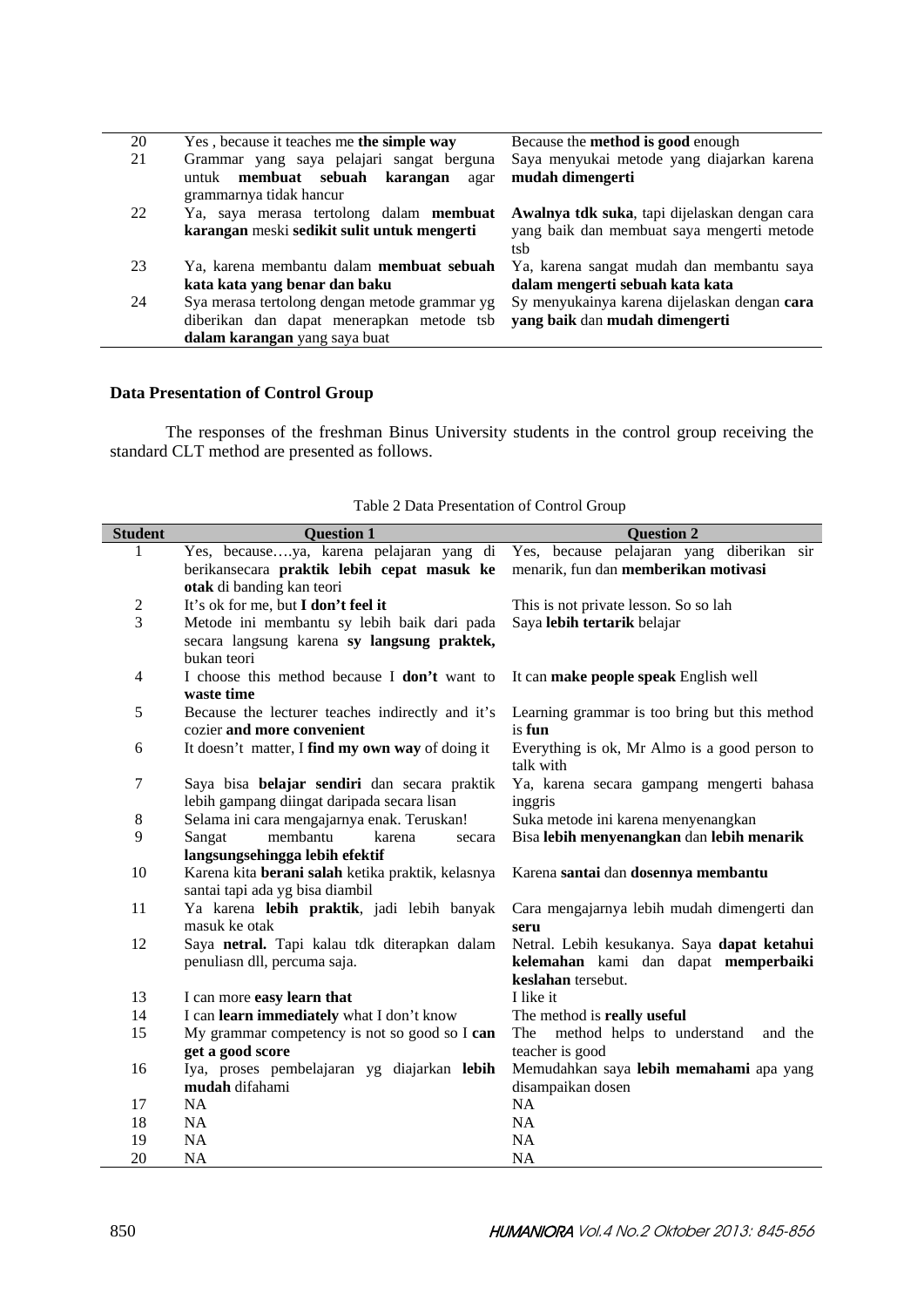| $\sim$ 1<br>41 | $\rm NA$  | <b>NA</b> |  |
|----------------|-----------|-----------|--|
| $22\,$         | <b>NA</b> | $NA$ $NA$ |  |
| 23             | <b>NA</b> |           |  |
| 24             | <b>NA</b> | NA        |  |

### **Data Summary of Experimental Group**

The description of the answers given by the experimental group in response to Question 1 that relates to the effectiveness of the Principled CLT method for developing their grammar competency is summarized as follows. In response to the effectiveness of the Principled Communicative Language Teaching (CLT) approach that the freshman Binus University students received during English Entrant classes of odd semester 2012/2013, they showed a very strong agreement (100% of the students wrote "Yes" directly and Indirectly in their responses) toward the high degree of relationship between the grammar lesson given in the class to the real practice of composing an essay in English. They posed factors like the applicability of the lesson, the simplicity in medium of instruction, the comprehension at the word and sentence structure level, the systematic way of detailed explanation, and reviewable lesson points for future practice as the important factors in developing their grammar competency into their writing performance.

The description of the answers given by the experimental group in response to Question 2 that relates to the personal preference of the Principled CLT method is summarized as follows. In response to the preference of the Principled Communicative Language Teaching (CLT) approach that the freshman Binus University students received during English Entrant classes of odd semester 2012/2013, they showed a very high preference (100% of the students gave "yes" directly or indirectly in their responses) toward the methodology. They mentioned things like the clarity of the teaching way, the creativity of the technique, the attractiveness of the topic, the variety of illustrations or maps used, and the lesson points that are easy to remember as the significant factors to contribute to their high preference toward the methodology.

### **Data Summary of Control Group**

The description of the answers given by the control group in response to Question 1 that relates to the effectiveness of the standard CLT method for developing their grammar competency is summarized as follows. In response to the effectiveness of the Standard Communicative Language Teaching (CLT) approach that the freshman Binus University students received during English Entrant classes of odd semester 2012/2013, they showed a more agreement attitude toward the methodology (Most students gave the "yes" answer directly and indirectly through their feedback). According to them, the most prominent factor that contributed to the success of the method was the practice itself in contrast to the theory. The next factor was their own ways of finding mistakes. The next factor was the greater chance of earning a good score. The last factor was mentioned by a student as the higher probability of speaking improvement. Only one student was neutral about the method as he couldn't find the link between the method and the practice in his writing.

The description of the answers given by the experimental group in response to Question 2 that relates to the personal preference of the standard CLT method is summarized as follows. In response to the preference of the Standard Communicative Language Teaching (CLT) approach that the freshman Binus University students received during English Entrant classes of odd semester 2012/2013, they mostly showed the positive attitudes towards the methodology because it established a more motivating, convenient, and relaxed environment. One student also appreciated the more contributing factor of the teacher by providing a more direct and immediate feedback to the student's question.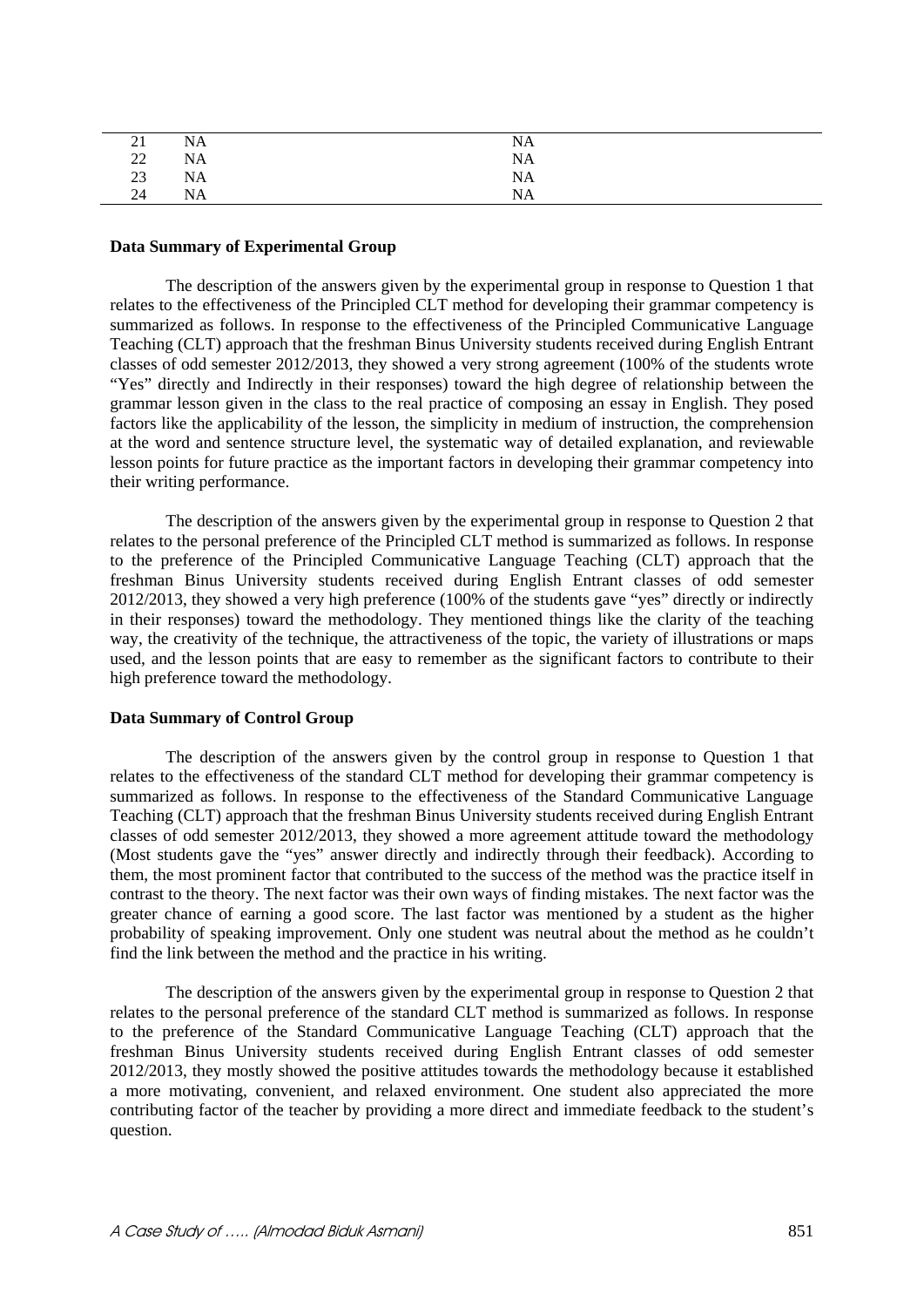### **Data Interpretation of Experimental Group**

The analysis of the evidence given by the experimental group in response to Question 1 that relates to the effectiveness of the Principled CLT method for developing their grammar competency is interpreted as follows. To the freshman Binus University students that received the Principled CLT method during English Entrant classes of odd semester 2012/2013, it appeared that they still needed grammar lesson to improve their writing skills in composing an essay. It seemed that there were four big factors that they deemed necessary for developing their grammar competency. The first factor was the depth and coverage of the knowledge required for academic writing purposes. This should include detailed explanations on words, phrases, simple sentences, compound sentences, and complex sentences, and all the elements and relationships involved in it. One student commented that the grammar lesson given was already covering everything they learned about grammar during high school. The second factor was the systematic way of the teaching delivery. This included the shifts form the lesser or simpler lesson points to the greater or more complex ones. One student even mentioned that if he had not followed the lesson from the beginning, it would have been still very difficult for him to catch up and follow the lesson. The third factor was the practicality value of the lesson points. This included the strong degree of relationship to correlate between what they had learned during the grammar lessons with what they would do in the real writing practice. Some students agreed that the lesson had given them big impacts on the way they wrote essays. The last factor was the durability power of the lesson points for future references and practice, so that they are able to apply the points learned during the lesson into their writing works anytime in the future even when the grammar lesson has finished or is no longer available.

The analysis of the evidence given by the experimental group in response to Question 2 that relates to the personal preference of the Principled CLT method is interpreted as follows. To the freshman Binus University students that received the Principled CLT method during English Entrant classes of odd semester 2012/2013, it seemed that they had enjoyed the grammar lesson very much and showed strong appreciation for the teaching and learning process. The number one reason for their appreciation was the clarity and simplicity of the lesson points. The teaching technique given was to translate everything in the lesson from complex concepts to simple ones. For example, during the lesson, the teacher first introduced the main components in English grammar, including the word types, phrases, main clauses, and sub-clauses. Next, the teacher explained their structures and relationship among them. Here, the teacher also provided many examples. All of the concepts are explained in easy, clear and daily language of mixed Bahasa Indonesia and English to the level that the students can easily grasp. The next reason was the interesting factor of the topic that correlated the abstract concepts found in the lesson with what they were already familiar in their daily life. This included using the analogy of English grammar world to a big happy family in human lives, consisting of mothers (main clauses), daughters (sub-clauses) and nephews (phrases), as well as the social interactions among mothers, between mothers and daughters, and nephews. One student commented that the analogy was so interesting that he could easily remember it. The last reason was the high degree of creativity involved in the lesson. The lesson was a kind of combination between work and play. In one side, students were expected to understand and comprehend the abstract and complex concepts learned in the lesson including the rules and relationship of components, and later to integrate and apply all of the principles into their writing works to be finally graded by their teachers. On the other side, the learning process was far from pressure, and conducted in a fun mode of learning, by using analogies and storytelling techniques, for example using the storyline or the plot to connect the movements of the lesson points from the beginning to the end.

## **Data Interpretation of Control Group**

The analysis of the evidence given by the control group in response to Question 1 that relates to the effectiveness of the standard CLT method for developing their grammar competency is interpreted as follows. To the freshman Binus University students that received the Standard CLT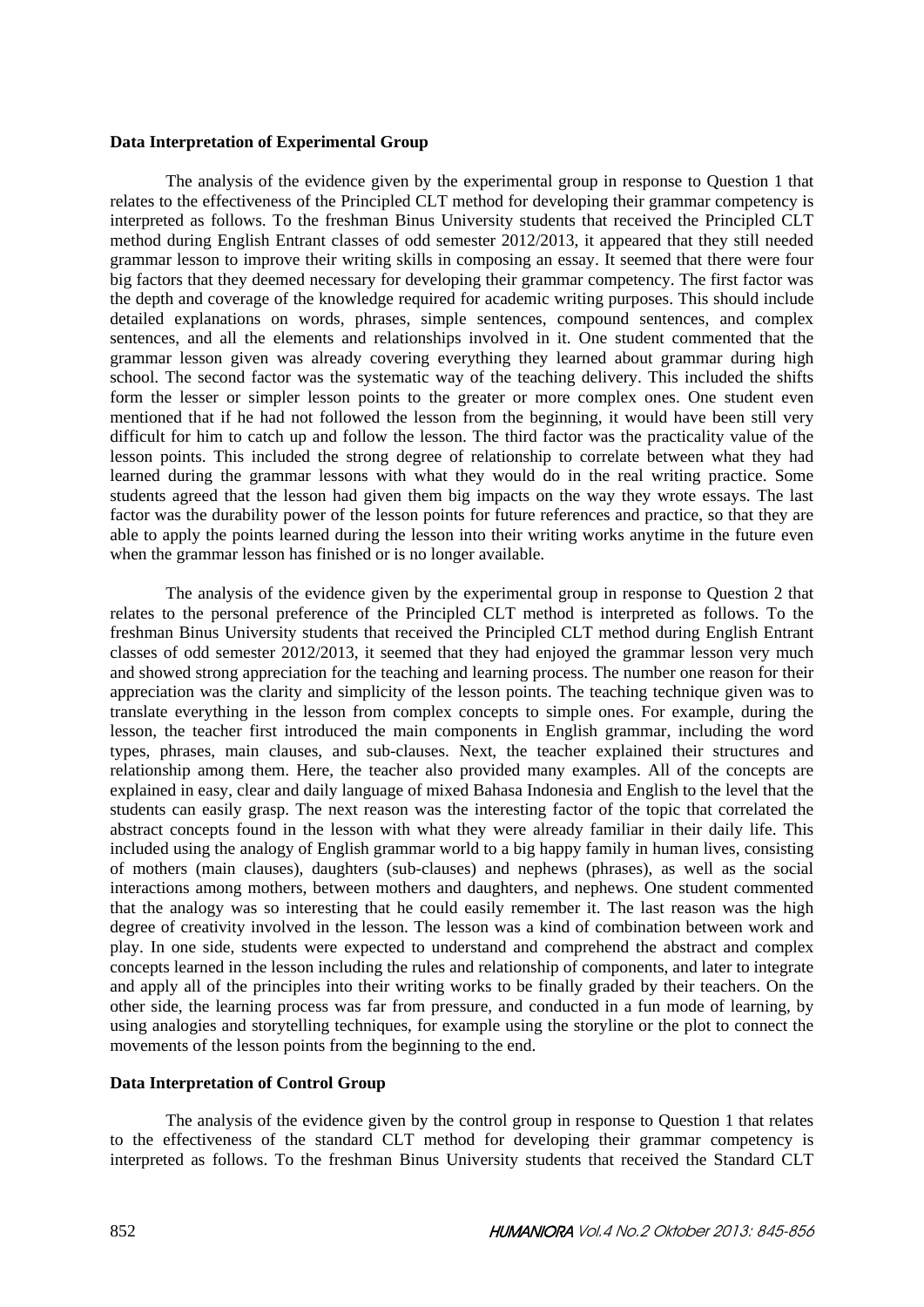method during English Entrant classes of odd semester 2012/2013, it appeared that the method itself has its own advantages despite the existing drawback. The first good point was the directness factor. Some students agreed that the method, which emphasized more on the practice rather than theory, helped them to grasp the grammar principles better in their brain compared to the separate formal grammar instruction. The method aligned with the teaching principle that focuses on gaining the accuracy through fluency, and not fluency through accuracy. During the lesson, the teacher didn't provide the formal explanation on grammar but rather, helped students directly with their questions as they worked on their writing work and found grammatical problems in the learning process. The next good point on the method was the independent learning factor. Here, the students appreciated the way they found their own ways of expressing their ideas and opinions in sentence and clause structures which should be in harmony with the grammatical rules and conventions. As a result, they could also find their own mistakes, and turned to their teacher for feedback on the very spot of their learning problems for more effective individual improvement. The last good point about the method was that it allowed students to reduce their fear of getting bad scores due to their incompetence of grammatical knowledge. The method helped students to develop awareness that 'focus on form' is important, but 'focus on meaning' is more important. In addition, this method freed them from the common grammatical anxiety in a way that teacher might tolerate minor grammatical mistakes in their writing works as long as the message was conveyed clearly. Another good point was made by the student where he felt that this method was not only applicable in writing but also in speaking. This might be due to the reason that this student linked the mistakes made in writing to the probably same mistakes made in speaking. If that was the case, it might be true that what he learned during the writing process could be applied as well in the speaking activity, and thus doubled the learning effects at the same time. However, one student did highlight the fact that the method was lack of the link between the grammatical knowledge and the writing skill on the real practice. This might be due to the reason that the student felt he hadn't had enough grammar background and knowledge during high school, so that the method was not really effective in this case. Another reason might be that the problems found and the corresponding feedback given during the writing process might not cover every grammatical aspect that he wished to know in order to develop his grammar competency in academic writing tasks.

The analysis of the evidence given by the control group in response to Question 2 that relates to the personal preference of the standard CLT method is interpreted as follows. To the freshman Binus University students that received the Standard CLT method during English Entrant classes of odd semester 2012/2013, it seemed that they liked the stress-free learning environment that this method brought into the class. Some students seemed to link the grammar-free lesson with the higher degree of motivation and enjoyment of the learning process, as if the formal grammar instruction brought the negative image to their minds as terrifying, rigid and stiff knowledge. This might be due to the learning style of the students which might not match with the formal grammar instruction. This might also be due to their past experiences during high school studies where the formal grammar instruction put more emphasis on repetitive drills and rules memorization, and in which their final scores were much dependent on how successful they had mastered the knowledge rather than the practice. One student also mentioned the extent to which the teacher helped the students individually as a contributing factor for the method's preference. This might be due to the reason that the feedback that the students received from the teacher was always right-to-the-point and timely. Another reason might be that students enjoyed the individual attention and help given by the teacher, as it really represented the principle of student-centered approach in contrast to the commonly teacher-centered approach that many teachers still showed nowadays, especially during high school studies.

# **CONCLUSION**

The verbal evidence provided by the experimental group in response to Question 1 that relates to the issue whether the principled CLT method is effective in developing their grammar competency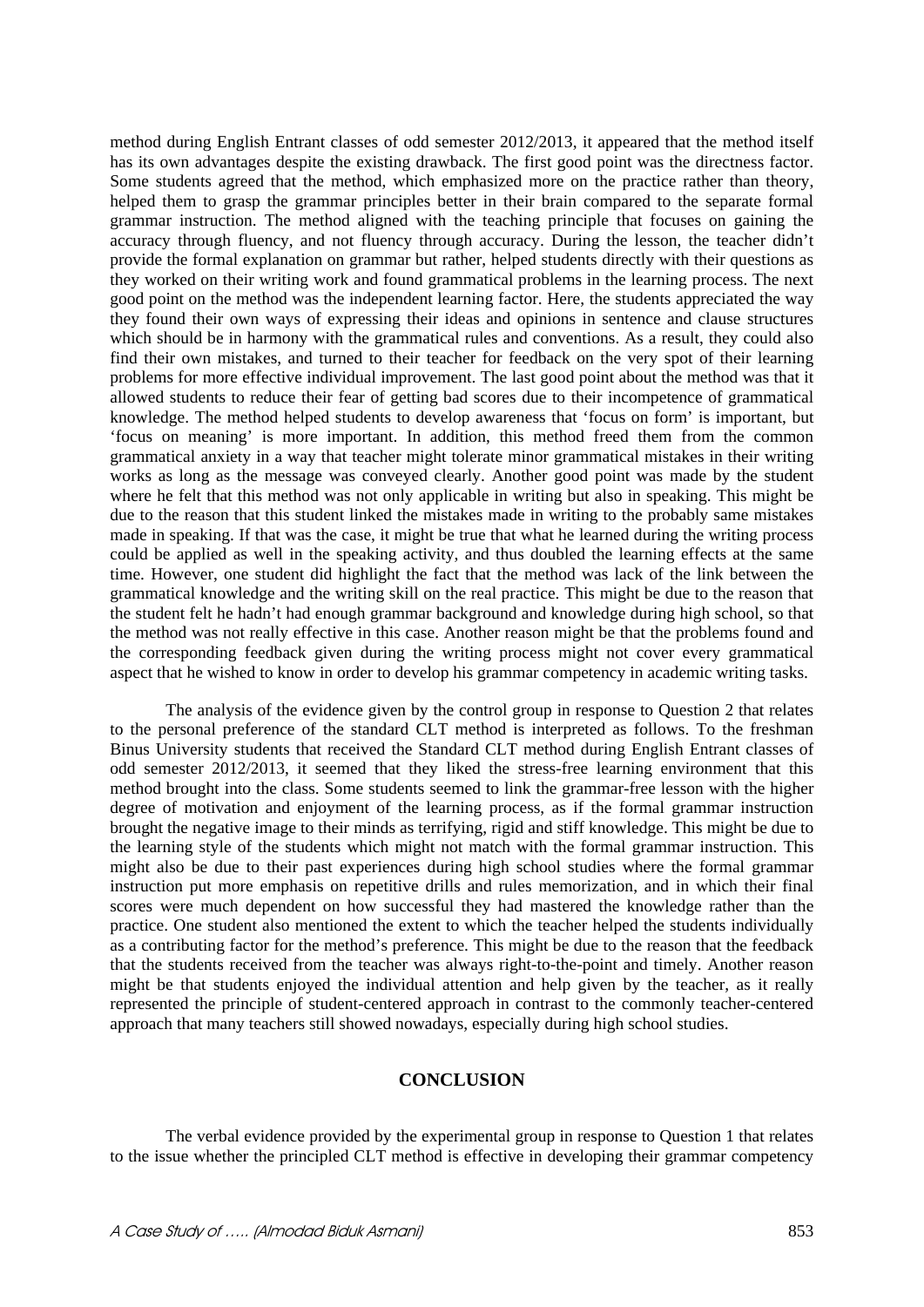for academic writing purposes shows that grammar lesson is vital to the development of their grammar competency in essay writing. There are four issues that these students refer to as the main reasons. (1) The depth and coverage of the grammar knowledge required for academic writing purposes means that the lesson should cover lesson points as detailed and complete as possible, ranging from the word, phrase, and clause level to the relationship among the components. (2) The systematic way of the grammar instruction means the lesson given should move systematically, beginning from the easier and simpler points to more difficult and complex ones. (3) The practicality of the lesson points means that there should be a strong and direct link between what they have learned during the lesson with what they would do in the real practice. (4) The reliability of the lesson points means that the lesson points should be easily remembered by these students and applied well for their future writing practice and references.

The verbal evidence provided by the experimental group in response to Question 2 that relates to the issue whether the principled CLT method is acceptable for their learning experiences shows that they really enjoy the teaching and learning process during the lesson because of the following factors. (1) Clarity of the teaching delivery means that the lesson should be delivered by using daily language, and should translate complex concepts to simpler ones, so that students can easily grasp the meaning. (2) The attractiveness factor of the topic means that the lesson should associate the abstract concepts with the concrete models or objects in daily lives that these students are familiar with. (3) The creativity level of the lesson format means that the lesson could use a variety of teaching styles, including, for example, storytelling techniques with several roles and figures involved in the storyline.

The verbal evidence provided by the control group in response to Question 1 that relates to the issue whether the standard CLT method is effective in developing their grammar competency for academic writing purposes shows that generally the students think the method brings more advantages rather than disadvantages. They pose the following arguments. (1) The directness factor, in which the teacher does not have to bring every aspect of grammaticality into class. Rather, they could just focus on the very specific areas of concern that these students show during the writing process. (2) The independent learning style, in which the method allows the students to develop their own awareness for grammatical mistakes and writing style problems, and turn to their teacher for feedback. This way helps them learn better and remember points longer. (3) The reduced anxieties of the common grammatical errors due to the shift from "focus on form" to "focus on meaning", in which the teacher might tolerate minor grammatical mistakes in their students' writing. (4) The double impact of the method, in which the feedback that these students receive for their mistakes is not only useful for the writing skills, but also applicable for the speaking skills. However, there is one voice that says that this method lacks the relationship between grammar input gained from the feedback with what they have to apply in the real writing practice. It thus may limit the students' other potential of using other grammatical aspects in their writing.

The verbal evidence provided by the control group in response to Question 2 that relates to the issue whether the standard CLT method is acceptable for their learning experiences shows that these students generally appreciate the method due to the following factors. (1) The stress-free learning environment, in which grammar is given only necessary and not in a separately formal instruction. (2) The timely and effective feedback, in which students can get what they need and not necessarily learning other grammatical aspects that they do not really need. (3) The student-centered approach, in which the teacher acts more as a facilitator, rather than an instructor, by giving individual attention, help and feedback to the students' writing problems.

The research findings of the qualitative analysis in this report generate some academic implications concerning the implementation of the Principled and/or the Standard CLT approach of English Language Teaching practice at Binus University students. The results are as follows. (1) Each method has its own strong points so as to answer the questions of whether it proves effective and acceptable for developing grammar competency in academic writing skills in the perspectives of Binus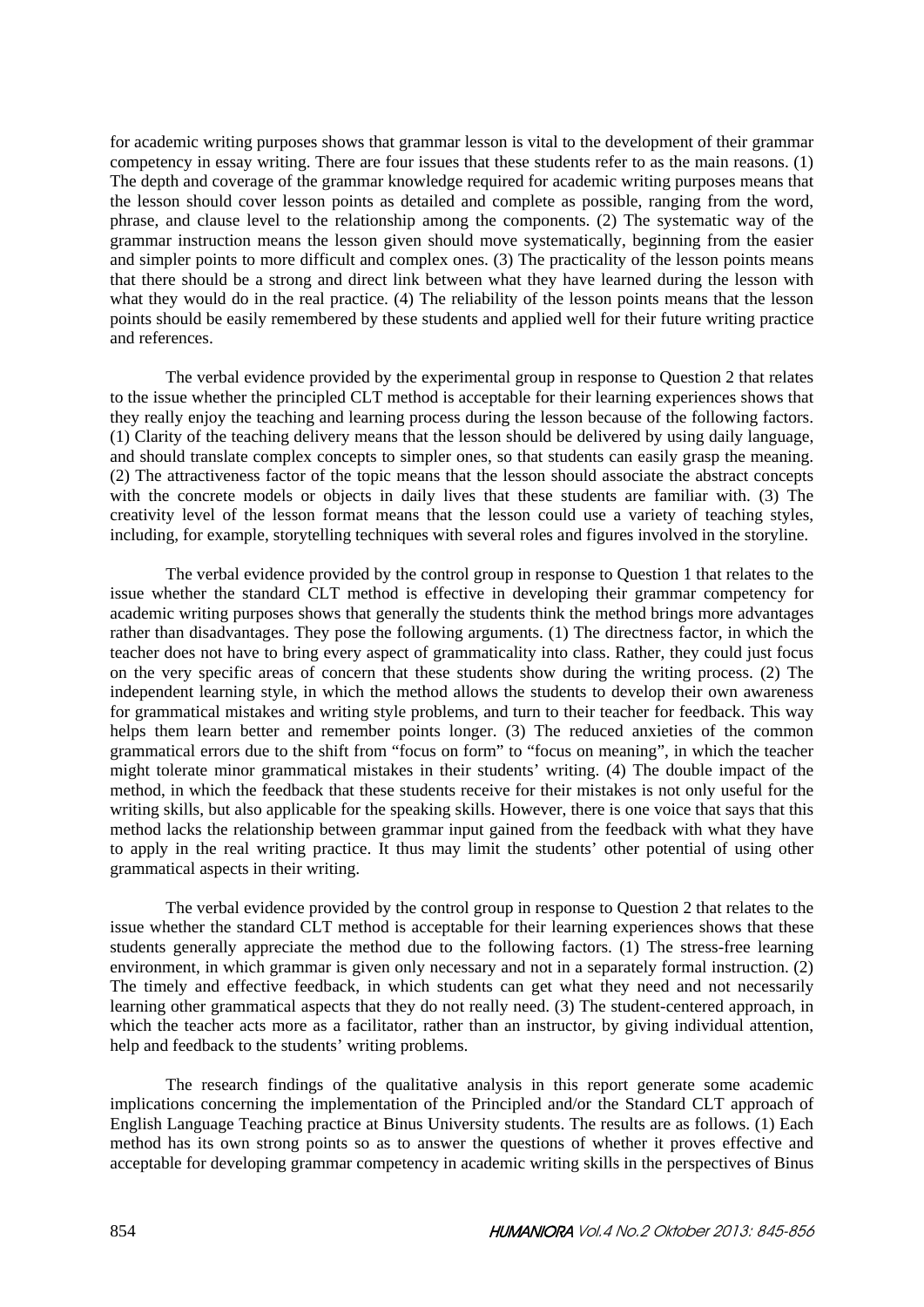University freshmen. (2) The Principled CLT method has strongly linked what the students should *know* about grammar with what they should *apply* in their writing process. It virtues the process of getting the knowledge first before it can be applied in the tasks. Of course, teacher factor such as clear and interesting way of teaching is still needed to achieve the high acceptability level. (3) The Standard CLT method has mainly promoted the directness factor between what *difficulties* the students really face in the writing process with the right *guidance* they receive from their teacher. It really reduces the distance and gap found between students and the teacher, and thus promotes student-centered approach, as students struggle by themselves first with the writing challenges, as their teacher act as the facilitator to guide and show them the right way. (4) The best combination of these two methods would be the approach that teachers could use audio-visual media, such as computer-generated animation, to describe the basic grammar elements and its functions and links, or a more traditional way of story-telling (like what I did) to explain the grammar knowledge. After that, teacher could ask their students to have the writing practice, during which teachers could guide the students along the way, and act as a facilitator to help students individually with their writing problems. (5) Scores can be derived as a combination between formative assessments (when teacher guides their students in the class), in which topics are free and less restricted by time, with summative assessments, for example, by computer-based writing test with a specific topic and time given.

### **REFERENCES**

- Ary, D., Jacobs, L. C., Razavieh, A., & Sorensen, C. (2006). *Introduction to Research in Education*. USA: Thomson Wadsworth.
- Asmani, A. B. (2011) How do Binus undergraduate students value English under linguistics imperialism and macroacquisition influences? Its impacts on the ELT model (qualitative approach) *Lingua Cultura, Vol. 6 (May 2012*), 14.
- Celce-Murcia, M., Dornyei, Z., & Thurrell, S. (1997). Direct approaches in L2 instruction: a turning point in communicative language teaching? *TESOL Quarterly, 31* (1), 141 – 152
- Cohen, L., Manion, L., et. al. (2000). *Research Methods in Education.* London: Routledge Farmer.
- Joyce, H. S., and Burns, A. (1999). *Focus on Grammar.* National Centre for English Language Teaching and Research.
- Savignon, S. J. (1990). Communicative language teaching: Definitions and directions. In J. E. Alatis (ed.), *Goergetwon University Round Table on Language and Linguistics 1990* (pp. 205-217). Washington, DC: Georgetown University Press.
- Spada, N., & Lightbown, P. M. (1993). Instruction and the development of questions in the L2 classroom. *Studies in Second Language Acquisition, 15, 205-224.*
- Usher, R. (1996). A critique of neglected epistemological assumptions of educational research. In D. Scott and R. Usher (eds), *Understanding educational research.* London: Routledge*.*
- Widdowson, H. G. (1989). Knowledge of language and ability for use. *Applied Linguistics,10, 128- 137*